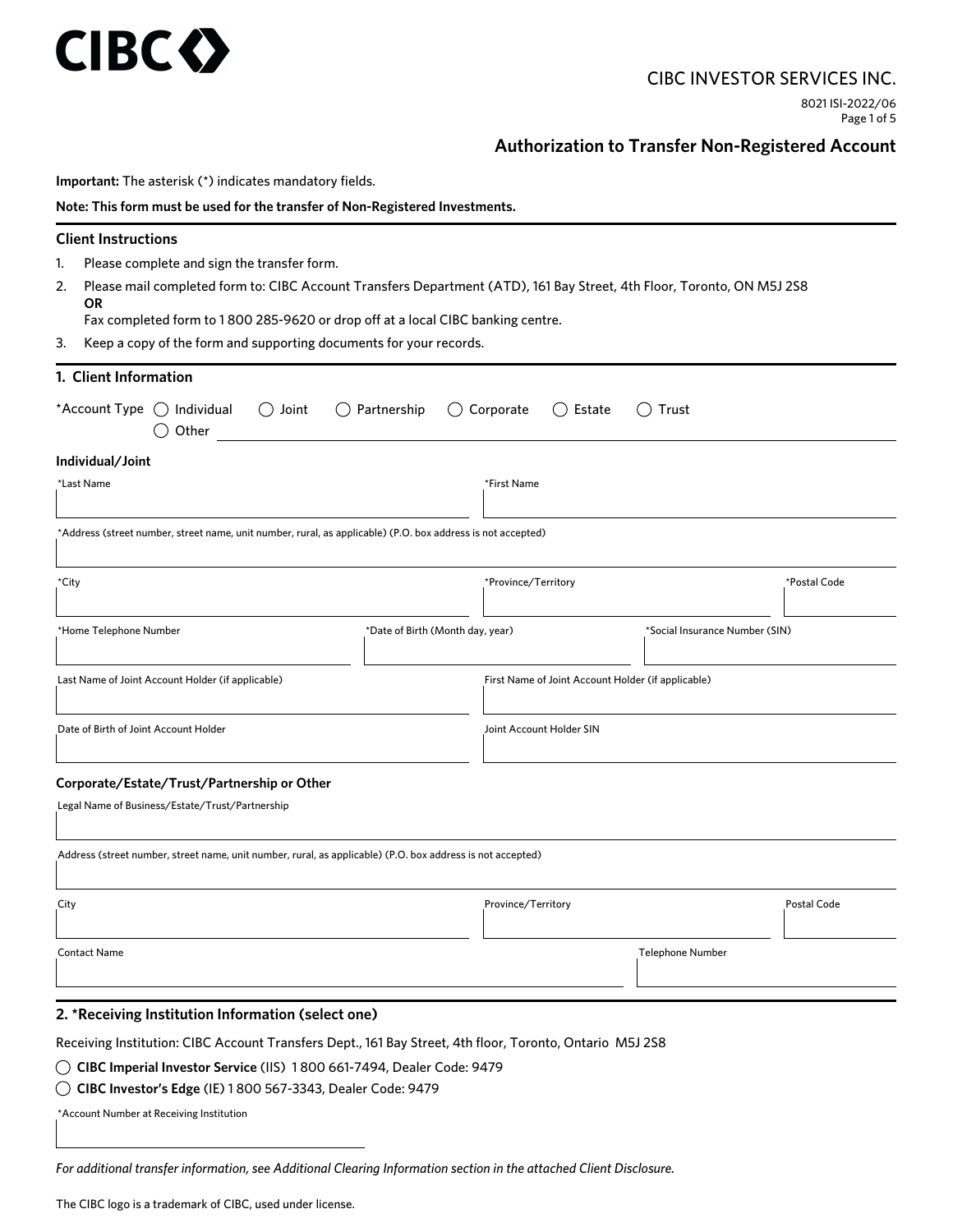#### **CIBC Investor Services Authorization to Transfer Non-Registered Account**

- **3. \*Client Instructions to Delivering Institution (select one)**
- **External Financial Institute/Other**
- **CIBC Imperial Investor Service** (IIS) 1 800 661-7494, Dealer Code: 9479
- **CIBC Investors Edge** (IE) 1 800 567-3343, Dealer Code: 9479
- **CIBC Securities Inc.** (SI Mutual Funds) 1 800 465-3863 Dealer Code: 9319
- **CIBC Personal Portfolio Services** (CIBC ISI) 1 800 814-1273
- **CIBC Personal Portfolio Services** (CIBC SI) 1 800 814-1273
- **CIBC Trust Corporation** (CIBC Private Investment Counsel, a division of CIBC Asset Management Inc.)
- **CIBC Wood Gundy** 1 866 814-1273, option 4, Dealer Code: 9280

Account Number at Delivering Institution

Delivering Institution Full Name and Line of Business (If External FI/Other)

| А | ddre |  |
|---|------|--|
|   |      |  |

| Country | Province/State | Postal/Zip Code  |
|---------|----------------|------------------|
|         |                |                  |
|         |                |                  |
|         |                | Ext.             |
|         |                | Telephone Number |

# **4. \*Transfer Type 1, 2**

**Note: For External transfers please attach a copy of most recent statement.** 

- $\bigcirc$  1. All in-kind (as is)
- $\bigcirc$  2. Sell all assets and transfer in-cash (all in-cash)<sup>\*\*</sup>
- 3. Transfer all of my assets. However, sell a portion of them and have the cash proceeds along with the remainder of the account ◯ transferred "as is", see list below or attached list.
- $\bigcirc$  4. Partial as listed below or in an attached list

For Options 3 and 4, provide details below or in an attached list for the transfer of Investments and/or cash balance.

1 If transfer includes a GIC or Term Deposit, please refer to the "Guaranteed Investment Certificates and Term Deposits" section in the Client Disclosure. <sup>2</sup> If transfer includes mutual fund(s) into CIBC Investor's Edge, please refer to the Mutual Funds section in the Client Disclosure. \*\* Please refer to statement in bold in "Client Authorization" section below.

| In-Cash<br>. .                             | $\bigcirc$ Shares/Units                       | <b>Investment Amount</b> | Symbol and/or Certificate Number | Delay delivery until (Month day, year) |
|--------------------------------------------|-----------------------------------------------|--------------------------|----------------------------------|----------------------------------------|
| $\bigcirc$ In-Kind                         | $\bigcirc$ Dollars                            |                          |                                  |                                        |
| <b>Investment Description</b>              |                                               |                          |                                  |                                        |
| 2 $\circ$<br>In-Cash<br>$\bigcirc$ In-Kind | $\bigcirc$ Shares/Units<br>$\bigcirc$ Dollars | <b>Investment Amount</b> | Symbol and/or Certificate Number | Delay delivery until (Month day, year) |
| <b>Investment Description</b>              |                                               |                          |                                  |                                        |
| $3^\circ$<br>In-Cash<br>$\bigcirc$ In-Kind | $\bigcirc$ Shares/Units<br>$\bigcirc$ Dollars | <b>Investment Amount</b> | Symbol and/or Certificate Number | Delay delivery until (Month day, year) |
| <b>Investment Description</b>              |                                               |                          |                                  |                                        |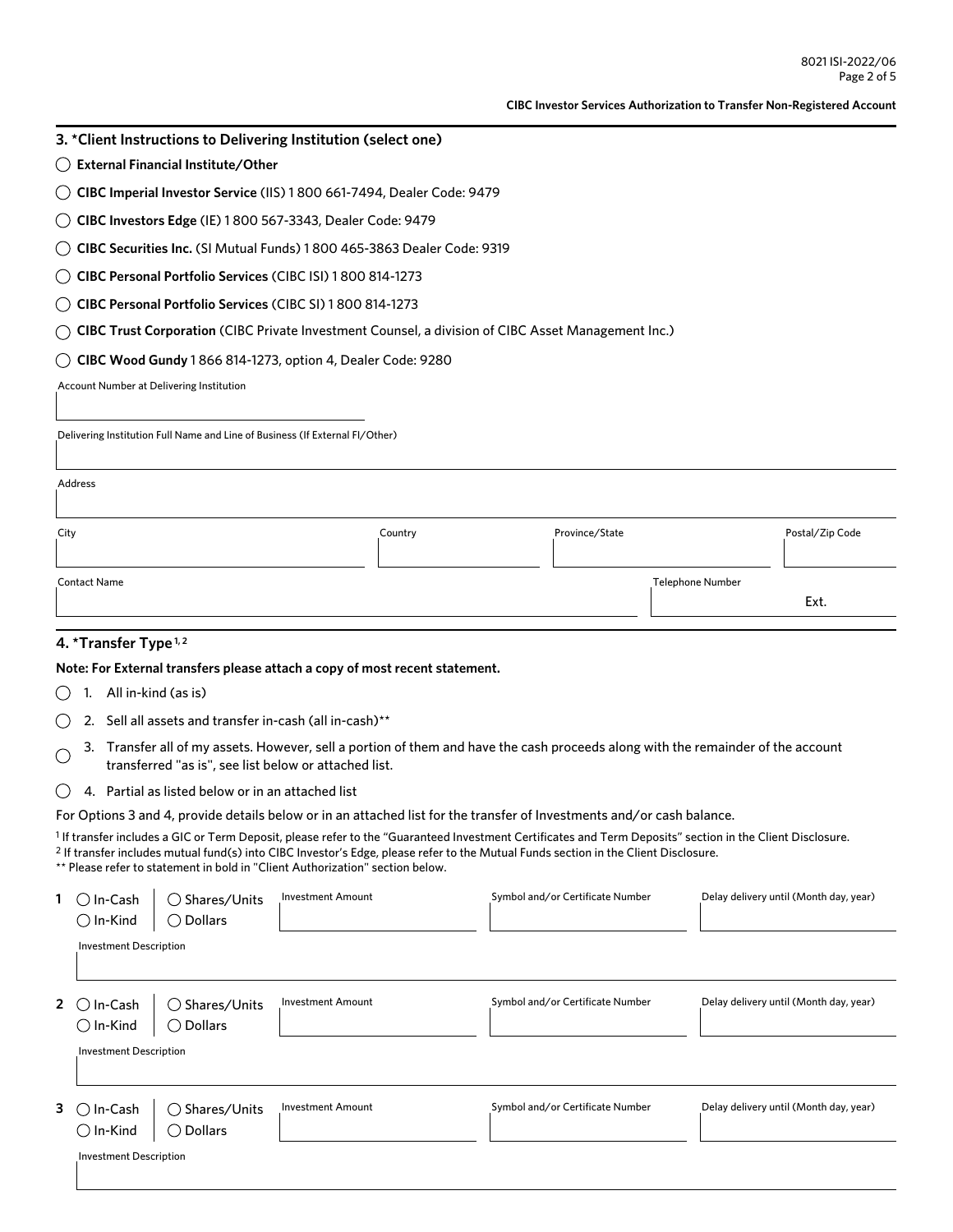### **5. Client Authorization**

This is my authorization to you to deliver to the receiving institution, the account(s) you are carrying for me and for the receiving institution to receive this account(s). This includes all securities long and short and debit or credit balance. Delivery is to be made by the receiving institution of all securities short against payment. These instructions are given subject to the receiving institution's approval of my account(s).

#### **To the Delivering and Receiving Institutions**

*Please make the transfer described above. I have read the disclosure on the next page.*

#### **To the Delivering Institution only**

I direct you to disclose to the Receiving Institution the information contained in this form and any other information necessary for the Receiving Institution to carry out this transfer request. Unless I am asking you to transfer only part of my account, please cancel any open orders (including "Good Until Cancelled" (GTC) orders), any Pre-Authorized Contribution (PAC) plans, and/or Systematic Withdrawal Plans (SWP) on my account.

**If I am directing you to make an in-cash transfer, I am directing you to sell or otherwise dispose of all or part of the account's investment(s), in accordance with my directions above. I am responsible for any fees, charges or adjustments.\*\***

#### **To the Receiving Institution only**

I understand that the length of time it takes to complete this transfer depends on the actions and requirements of the Delivering Institution and the accuracy and completeness of the information that I have provided.

If I am transferring from my CIBC Mutual Fund account with existing Portfolio Rebalancing Service, I acknowledge that the rebalancing service will not apply to my investments within the account to which I am transferring.

#### **For transfers into CIBC Investor's Edge**

I acknowledge that transfers containing mutual funds subject to a trailing commission and especially where there is a fund subject to a deferred sales charge or low load fund may be rejected in part or in full by CIBC Investor's Edge or by the manufacturer in their discretion. Where my transfer is accepted, I acknowledge and agree that the actions referred to in the Client Disclosure section may be taken in regards to my mutual fund units where necessary to comply with applicable regulatory requirements.

| Date (Month day, year)                                      | Name of Account Holder or authorized representative | x<br>Signature of Account Holder or authorized representative<br>(sign within box) |
|-------------------------------------------------------------|-----------------------------------------------------|------------------------------------------------------------------------------------|
| Date (Month day, year)                                      | Name of Joint Account Holder (if applicable)        | X<br>Signature of Joint Account Holder (sign within box)                           |
| Signature Guaranteed for Canadian Imperial Bank of Commerce |                                                     | X                                                                                  |
| Date (Month day, year)                                      | Name                                                | Signature (sign within box)                                                        |
| Transit                                                     | <b>Authorization Number</b>                         |                                                                                    |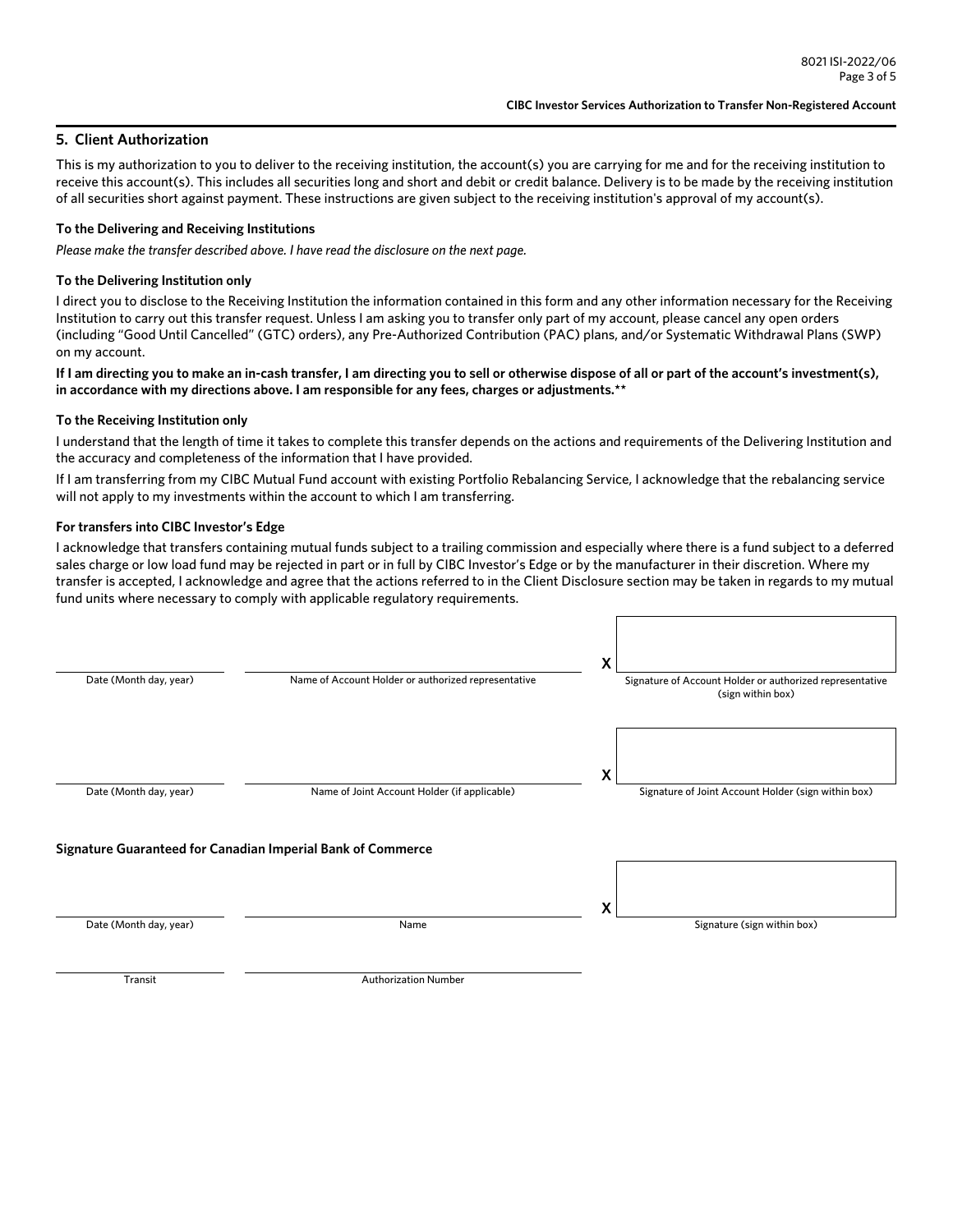# **6. Client Disclosure**

If you have any questions after reading this, please be sure to contact CIBC Investor's Edge at 1 800 567-3343 or CIBC Imperial Service advisor, or CIBC Imperial Investor Service at 1 800 661-7494 (as applicable) for clarification.

#### **What is the difference between In-Cash and In-Kind?**

"**In-Cash**" means that assets which are not currently in liquid form will be sold, redeemed, or otherwise disposed of and the net cash proceeds will be transferred to the Receiving Institution.

*It is important to note that if you have indicated an in-cash transfer or partial in-cash transfer, the sale/redemption/disposition will be executed at market, on a best efforts basis; normal commission charges will apply. To avoid delays, you might want to place the trades yourself with the delivering institution after signing this transfer form.* 

"**In-Kind**" means that you want your account transferred, as is, meaning that none of your existing investments will be disposed of. If you hold investment products and a cash balance, the investment products will be transferred as well as the cash balance in their current state.

#### **How long will my transfer take?**

The time required to completely transfer your account will, for the most part, depend on the type of account you are transferring and the investment products you hold. Please note that all your assets may not all be transferred at exactly the same time.

#### **Non Registered Accounts**

Internal transfers between the CIBC group of companies typically take up to 5 business days to complete. Transfers from Investment Industry Regulatory Organization of Canada (IIROC) member firms may take up to 10 business days from the time the Delivering Institution receives the transfer request. All other transfers may take up to 25 business days from the time the Delivering Institution receives a copy of this form.

#### **Types of Investment Products**

#### **Mutual Funds**

Mutual funds may take longer to fully transfer.

2 For CIBC Investor's Edge - As a result of regulatory changes effective June 1, 2022 which prohibits self-directed brokerages from receiving trailing commissions, trailer-paying mutual fund units should not be transferred into CIBC Investor's Edge. Trailer-paying mutual fund unit transfers that are accepted may be switched by CIBC Investor's Edge or the Investment Fund Manager (IFM) to a corresponding class or series of the same mutual fund with no trailing commission. A trade confirmation will be provided for these transactions and reflected in your next account statement. Information regarding the mutual fund class or series you were switched into is available in a Fund Facts document through the fund manufacturer's website or by contacting CIBC Investor's Edge.

Where a switch to a corresponding class or series of the same mutual fund with no trailing commission is not available, a management fee rebate (MFR) may be provided by an IFM at their discretion. Where an IFM determines an MFR will not be provided or where a switch to a similar fund that is non trailer-paying is available but your fund unit(s) may be subject to a deferred sales charge , CIBC Investor's Edge will provide a Dealer Rebate equal to the amount of the trailer received from the IFM and will be processed into your account on at least a quarterly basis and reflected on your statement. For more information, visit www.investorsedge.cibc.com.

#### **Guaranteed Investment Certificates (GICs) and Term Deposits**

1 Generally, a GIC is not transferable **In-Kind** (as is). Most GICs must be transferred **In-Cash** upon their maturity, unless they are redeemable before maturity. There are exceptions; please check the terms and conditions with the Delivering Institution.

#### **Foreign Currency transfers**

CIBC Investor Services accounts may hold cash and securities denominated in various currencies, including Canadian Dollars, U.S. Dollars, British Pounds, Swiss Francs, Australian Dollars, Japanese Yen, New Zealand Dollars, and Euros.

#### **Other Investment Products**

Many other investment products may be non-transferable, non-redeemable or subject to other delays. Some of these include mortgages, foreign securities and non-transferable bonds (minimum denomination requirements).

#### **How much will it cost to make a transfer?**

#### **Administration Fees**

Most institutions charge a transfer-out fee; the fee varies. If your account is self-directed, please note that all institutions charge self-directed administration fees; fees vary. It is **important** to ensure that you have sufficient funds available in your account with the Delivering Institution to cover transfer and administration fees, or the Delivering Institution may reject the transfer unprocessed, causing a **lengthy delay**.

#### **Rejected Transfers**

A transfer request may be rejected by the Delivering Institution for a number of reasons, such as insufficient funds to cover fees, locked-in confirmations required, account not in good standing (i.e. under margin, short position(s)), etc. If for any reason your transfer request is rejected by the Delivering Institution, they may return the transfer request to the Receiving Institution unprocessed. When the rejection has been rectified, the transfer process may begin again.